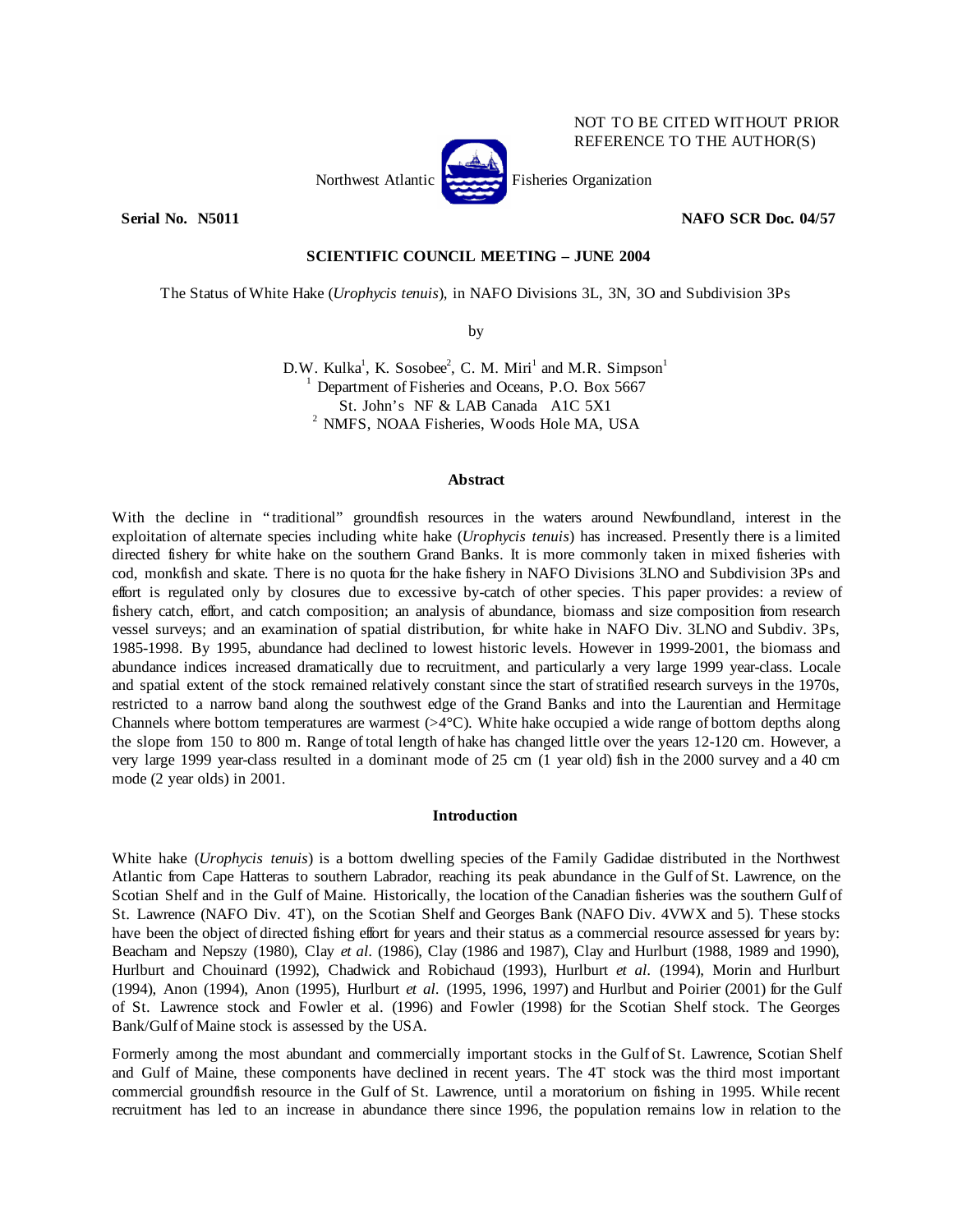1970s-1980s (Hurlbut and Poirier 2001). On the Scotian Shelf, landings were stable from the 1970s to the late-1990s (Fowler et *al.* 1996). However, abundance estimates are currently at record lows and as a result there has been no directed fishery since 1999. Lang et *al.* (1996) reported that landings of white hake in the Gulf of Maine region have increased to substantial levels since the late-1960s. The 2001 assessment for that stock stated that it was overfished and recommended a level of fishing mortality close to zero.

White hake are also found in abundance in the waters south and east of Newfoundland in Div. 3L, 3N, and 3O and Subdiv. 3Ps (collectively known as 3LNOPs, Fig. 1). Here, its distribution is more restricted, confined largely to an area associated with the warmest bottom temperatures along the southwest fringe of the Grand Banks (Kulka and Mowbray, 1998). North of this area, white hake occur only sporadically in time and space. Prior to the mid-1990s, white hake in this area were usually only taken as by-catch. Unlike the stocks in the Gulf of St. Lawrence, and Scotian Shelf, it was rarely reported as a directed species. Prior to the mid-1980s, a significant portion of the reported landings comprised foreign catches. Although catch records have existed for years from the Grand Banks, it was a relatively minor component of the total commercial landings as described in (Kulka and Simpson, 2002).

However, with the decline of " traditional" Atlantic groundfish resources in the early-1990s, Canadian interest turned to the exploitation of alternate species. White hake as well as other common by-catch species such as thorny skate, monkfish and wolffish became the focus of attention for new or expanded fisheries. An experimental trawl fishery for hake was carried out in 1993 in NAFO Div. 3O and Subdiv. 3Ps with limited success. Given the increased interest in this stock, it was assessed for the first time in 1996 (Kulka and DeBlois,1996) then again in 1998 (Kulka and Mowbray, 1998) and 2002 (Kulka and Simpson, 2002). Since that time, although not regulated through quotas, closures due to high by-catch of regulated species restricted catches by Canadian vessels to the low levels (Kulka and Simpson, 2002).

### **Review of the Biology**

White hake range from Cape Hatteras to southern Labrador in the northwest Atlantic (Musick, 1974). Concentrations of this species occur on the southwestern Grand Banks, in the southern Gulf of St. Lawrence, on the Scotian Shelf and in the Gulf Maine. Over a wide range of depths from <50 m to about 1 000 m, white hake tolerate water temperatures from 121°C, but are mainly associated with  $5\text{-}11^{\circ}$ C over most of its range. While they are a relatively well studied (and managed) species in other areas (refer to references listed below), only three previous studies, Muir (1978), Kulka and DeBlois (1996) and Kulka Mowbray (1998) report on hake distribution and abundance on the Grand Banks (NAFO Div. 3LNOPs). These studies show that white hake on the Grand Banks are at the limit of their temperature range and thus are spatially restricted to a small section on the southwestern Grand Banks, with little variation in their distribution during the last five decades. It appears that white hake occur in deeper waters at the northern extent of its distribution on the Grand Banks and in the Gulf of St. Lawrence due perhaps to their preference for warmer water that is restricted to the outer parts of the southern Grand Banks. It was also noted that there was a significant shift to deeper waters along the slope in the 1990s (Kulka and Mowbray, 1998) although distance associates with this shift is small.

Various authours Hurlbut and Poirier (2001) for the Gulf of St. Lawrence stock and Fowler et al. Fowler (1998) have noted that the NAFO Div, 4VWX and 5 stock structure is complex, fragmented and contiguous with adjacent stocks i.e. 4V contiguous with 4T, 4X with Georges Bank/Gulf of Maine. Over its entire range, including the Grand Banks, the population structure of this species is poorly understood.

Musick (1974) noted that the diet of white hake is dominated by other fish species (i.e. cod, herring, flatfish, etc.). Coates *et al*. (1982) described hake diet in the Gulf of St. Lawrence. Clay *et al.* (1992), Fowler et *al.* (1996), Hurlburt and Clay (1990) and Hurlburt et *al.* (1996) have studied stock discrimination. Collectively, they reported on several geographically separate components or stocks with some overlap from the Gulf of St. Lawrence to the Gulf of Maine. Clay and Clay (1991), Beacham (1983) and Hunt (1982) have looked at age validation, size and maturation. Given its importance as a groundfish resource in the Gulf of St. Lawrence, much of the past research is from this area. In spite of the work cited above, much remains to be learned about white hake stock structure and life history particularly with respect to the Grand Banks component.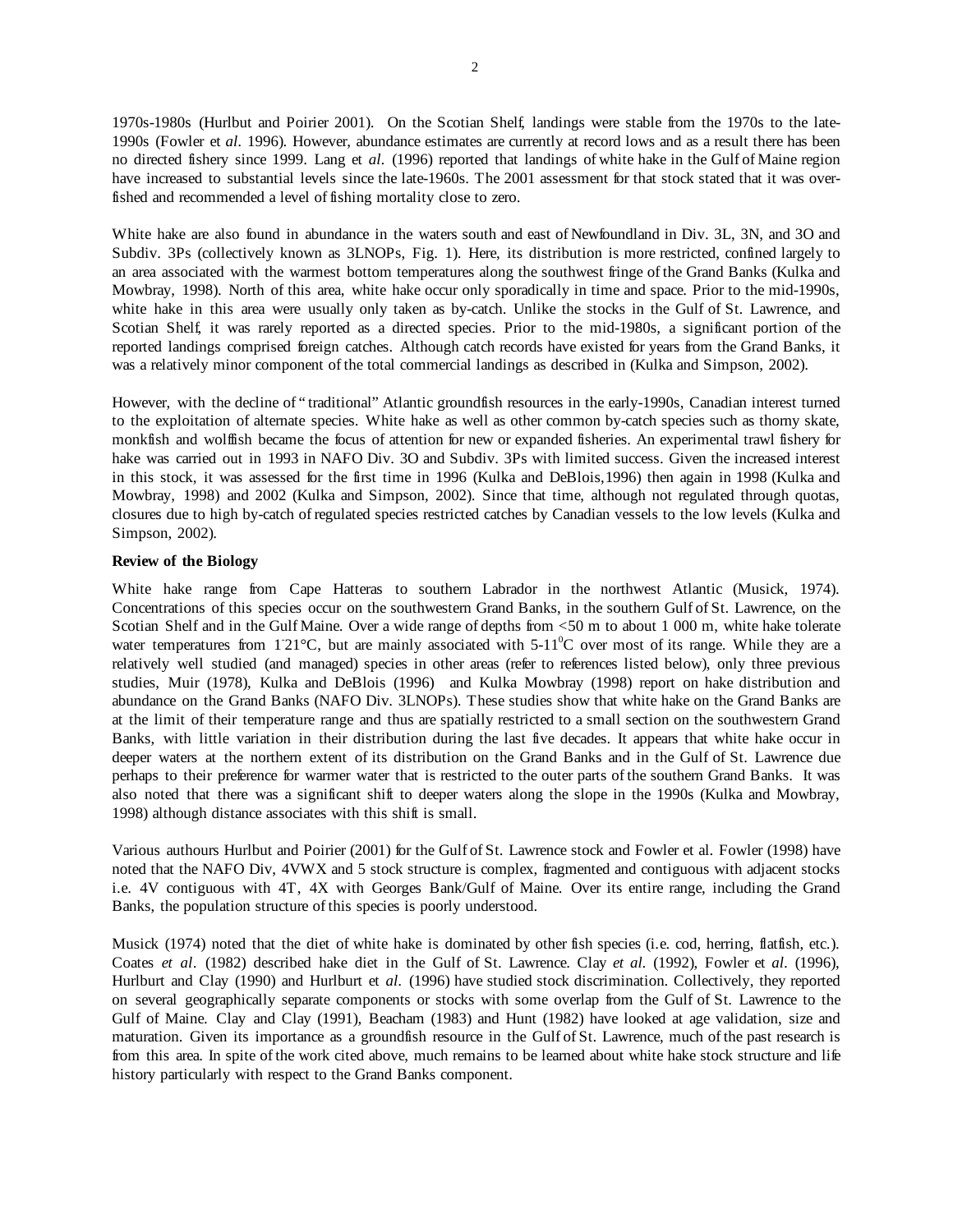At present, there is no research directed for white hake in Newfoundland waters, although catch information has been collected during groundfish research surveys in Div, 3L, 3N, and 3O and Subdiv, 3Ps (collectively known as 3LNOPs). Biological characteristics, such as length, sex and maturity stage are available from a portion of research survey data, but no ages or fish weights are available. Sampling of the commercial fishery is sparse and limited to a small sample of length frequencies.

#### **Purpose**

This marks the first time that NAFO Scientific has examined the status of white hake. The purpose of this paper is to address a specific set of questions posed by the Fisheries Commission. The FC requested Scientific Council, at a meeting in advance of the 2003 Annual Meeting, to provide the following with respect to white hake in Div. 3NO.

- a) Information on the fishing mortality on white hake in Div. 3NO in recent years, as well as information on bycatches of other groundfish in the 3NO white hake fishery;
- b) Information on abundance indices and the distribution of the stock in relation to groundfish resources, particularly for the stocks which are under moratorium;
- c) Information on the distribution of white hake in Div. 3NO, as well as a description of the relative distribution inside and outside the NAFO Regulatory Area;
- d) Advice on reference points and conservation measures that would allow for exploitation of this resource in a precautionary manner;
- e) Information on annual yield potential for this stock in the context of (d) above;
- f) Identification and delineation of fishery areas and exclusion zones where fishing would not be permitted, with the aim of reducing the impact on the groundfish stocks which are under moratorium, particularly juveniles;
- g) Determination of the appropriate level of research that would be required to monitor the status of this resource on an ongoing basis with the aim of providing catch options that could be used in the context of management by Total Allowable Catch (TAC); and
- h) Information on the size composition in the current catches and comments on these sizes in relation to the size at sexual maturity.

#### **Methods**

### **Research Data**

Data on white hake have routinely been collected during research vessel surveys for the various areas around Newfoundland. A summary of the stratified-random survey design adopted by the Newfoundland region after 1970 can be found in Doubleday (1981). While survey design has remained constant, additional strata have been included in recent years along with modifications to some of the original strata. An accounting of these modifications can be found in Bishop (1994).

As well, there was a change in survey gear after the spring 1995 survey, from Engels 145 to Campelen 1800 bottom trawls. To synchronize the information derived from the two gears conversion factors for amounts and sizes of fish caught were derived for the major species but not for minor species, including white hake. Thus, the catch rate data and resulting biomass and abundance indices are on a different scale between the spring of 1995 and subsequent surveys. The two periods must be considered as unrelated time series. The change in scale is delineated on the various tables by spatial separations and on the figures by lines.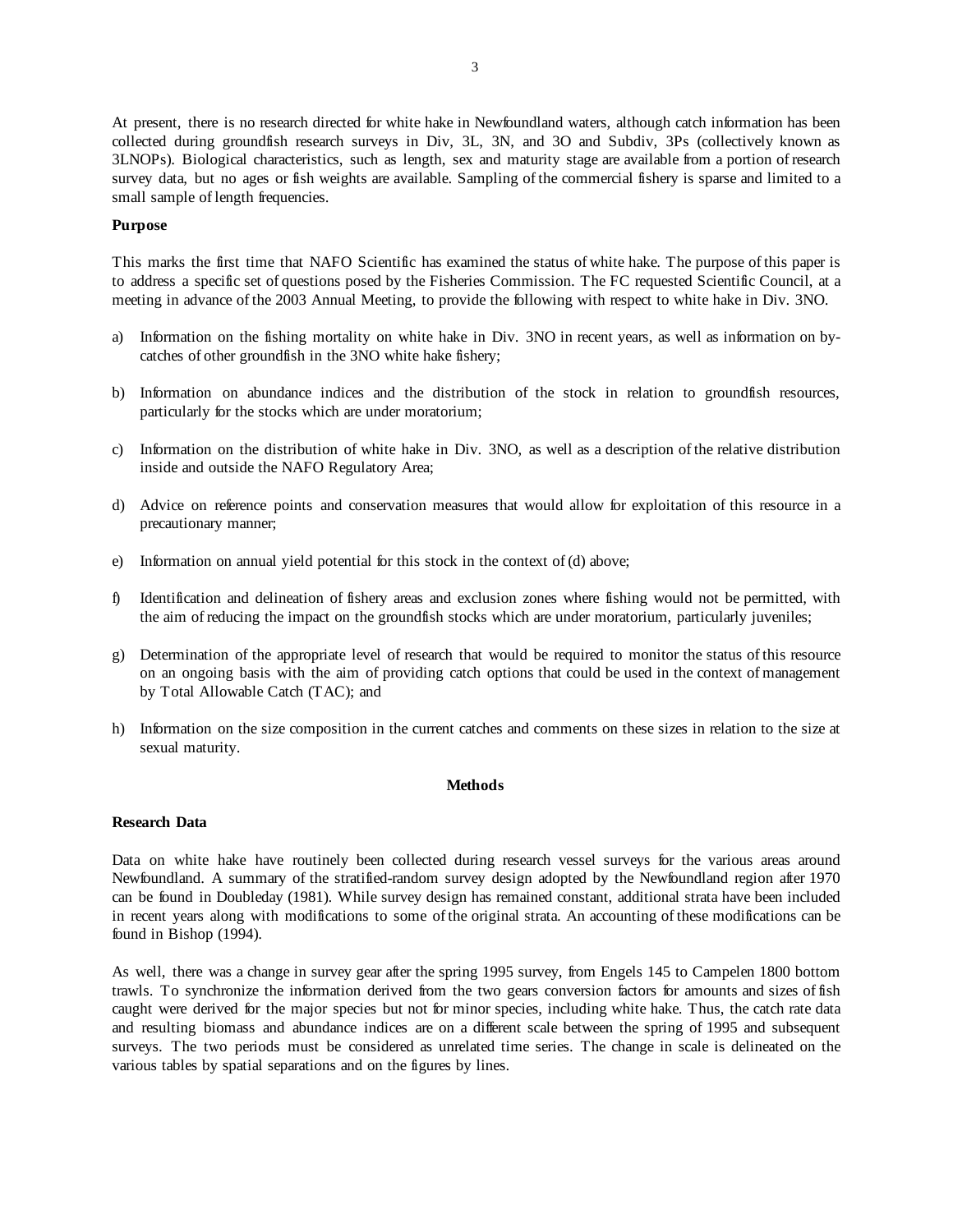Trawl data from both spring and fall stratified random surveys in Div. 3L, 3N, 3O and Subdiv. 3Ps (spring only) were used to estimate biomass and abundance and examine trends in average size of the white hake from 1985 to 2001 using STRAP (Smith and Somerton, 1981). STRAP estimates biomass (and numbers of fish) by areal expansion within each of a series of pre-defined strata added over the survey area. Estimates based on sets from strata that have been surveyed throughout the years compared to estimates that include deep water and inshore strata which have been added in recent years yield very similar results for white hake (refer to Kulka and Mowbray, 1995). Thus data from the new strata are included in the estimates of recent years. Extra sets related to diurnal studies that were not part of the standard survey are included in both estimates. Primarily due to the addition of new strata, the total surveyed area has changed over the years. From 1996 to date, the area surveyed was  $295\,000 \text{ km}^2$  in 1994-95 it was 283 000 km<sup>2</sup> from 1986-1993 was 255 000 km<sup>2</sup>. CTD, BT, or XBT gear was used to record bottom temperatures at all tow locations. These data were used to examine the relationship between hake distribution and bottom temperature.

Potential mapping in SPANS used to investigate the spatial distribution of white hake from survey data. Potential mapping (Anon., 2000) transforms points to fish density surfaces by placing a circle around each point and averaging the values of all points that fall within the circle. The circle size selected (9 km diameter) provided complete coverage of the survey area while minimizing gaps in the density surface and thus maximizing spatial resolution. The study area periphery was isolated using a 'cookie cut' technique (referred to as a basemap cut in SPANS). This resulted in a density surface bounded on all sides by either land, the 1 000 m depth contour . The resulting map was then post-stratified into 15 classes defining density of the fish, each covering approximately the same amount of area. Details of the methods are described in Kulka (1998).

White hake were measured for total length for most survey sets. Catch length frequencies (number of fish measured) were plotted by NAFO Division, survey period and year from 1986 to 2003. Sex was recorded for a subsample (about 10%) of these sets and these data were used to calculate maturity ogives by NAFO Division. Gonad maturity stages of white hake were available for Div. 3O and Subdiv. 3Ps in some years. However, on average, maturity stage was recorded for less than one third of the catch. Nonetheless, when maturity information was available. length at maturity (length at which 50% of hake were sexually mature  $(L_{50})$  was calculated for each combination of sex and area.

# **Fishery data**

Landings from white hake directed fishing and by-catch from other fisheries were compiled using statistical records contained within the Zonal Interchange Database (ZIF) for the Canadian fishery. Landings from other countries were compiled from NAFO STATLANT 21A statistics. A portion of the landings was recorded with hake as the directed species. However, this approach probably identifies only a portion of the directed effort since a substantial records indicate the directed species as mixed or unidentified. Generally, white hake in NAFO Div. 3LNOP make up a component of a mixed fishery directed for monkfish and skate as well as hake. For 2003, the agreed STACFIS catch is compared to the reported statistics.

Since the start of the fishery in 1994, observers have been deployed on approximately 8% of the Canadian fisheries taking white hake. Observers collect set by set information of the catches using methods as described in Kulka and Firth (1987). This information was used to examine distribution of fishing effort and catch rates. The potential mapping method used to create the distribution maps of the fishing activity is described above. The fishing patterns observed were compared to distribution of white hake as determined from research vessel surveys.

Limited length measurements of white hake collected by port samplers or fishery observers are plotted and compared to the fish sizes caught in the research surveys. Commercial length frequencies were recorded in 1 cm. length-classes as were survey data since 1994 (length frequencies collected from research surveys prior to 1993 were recorded in 3 cm. class intervals).

#### **Results and Discussion**

Following are responses to the questions posed by the Fisheries Commission of NAFO.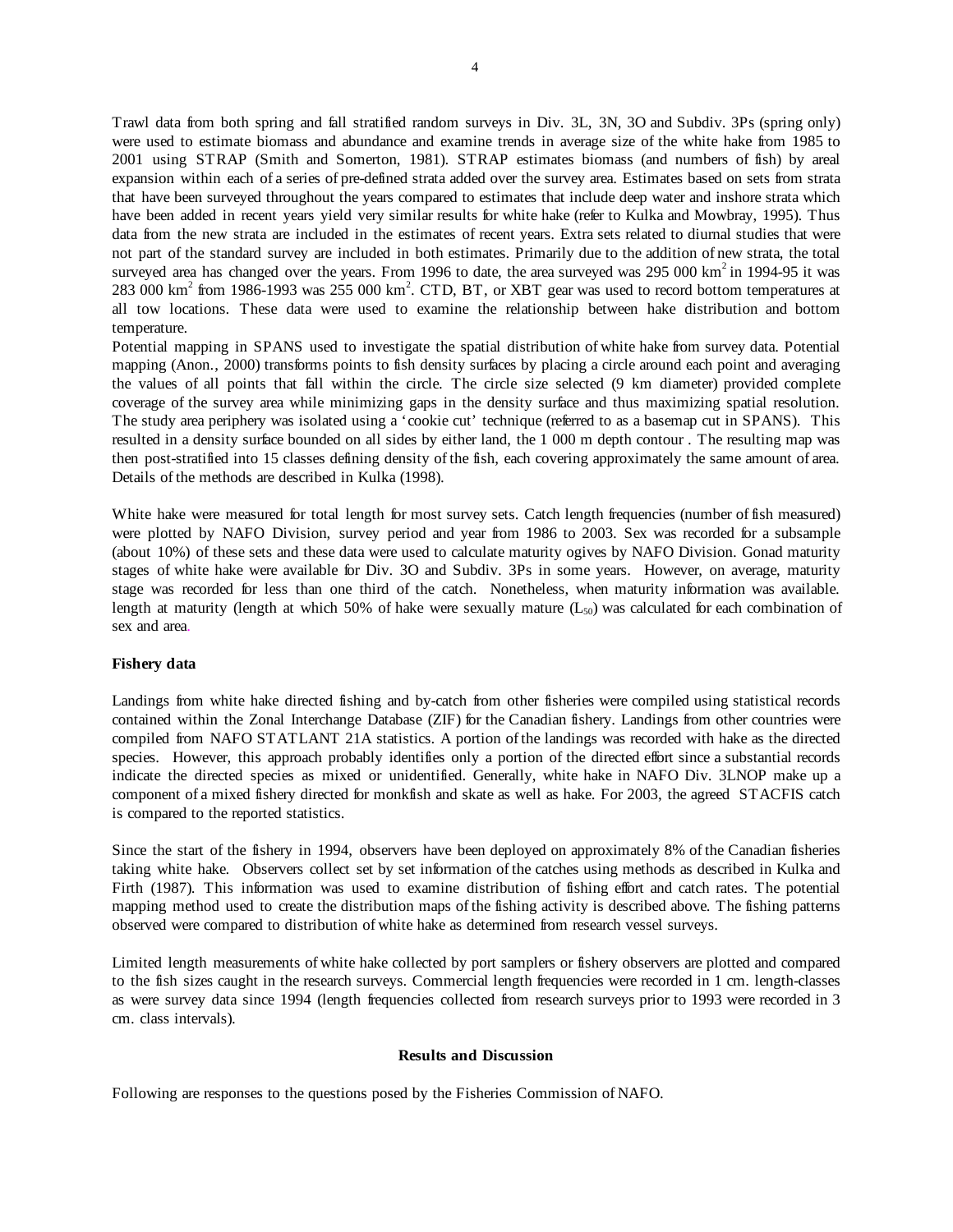## **a) Information on the fishing mortality on white hake in Div. 3NO in recent years, as well as information on by-catches of other groundfish in the Div. 3NO white hake fishery.**

No estimates of fishing mortality were available. However, catches of white hake in Div. 3NO are summarized in the following Table 1. Between 1985 and 1993, catches were substantially higher than in the following 8 years (1994 to 2001). While there was no directed fishery during that early period. ground-fisheries that captured significant amounts of white hake incidentally during that period, were directed toward cod, redfish, halibut and Greenland halibut.

Canada commenced a directed species for white hake in 1994 in Div. 3N, 3O and 3Ps but the majority of the fishery took place in Subdiv. 3Ps; catches in Div. 3NO were restricted to a few hundred tons per year.

The large increase in catches observed in 2002 and 2003 was attributed mainly to EU-Spain and EU-Portugal fishing primarily in Div. O just outside Canada's 200 mile limit. Figure 1 shows the total catch trajectory for 1985-2003.

An examination of NAFO Research Reports did not identify white hake as a directed species for countries other than Canada although the majority of the catch (~80% was attributable to EU-Spain and EU-Portugal).

Information on by-catches of other groundfish in the 3NO white hake fishery was available for Canada and Spain. Canadian fisheries observer data from 1997-2003 shows that white hake comprises 85% of the catch in the Canadian gillnet fishery and 55% in the Canadian longline fishery (Table 2). Monkfish was the dominant by-catch in the gillnet fishery. For species under moratorium, cod dominated in longline catches but American plaice by-catch was negligible. Estimated amounts of cod taken as by-catch averaged 109 tons annually from 1994-2003 given that the Canadian longline fishery took an average of 332 tons annually during that period.

White hake were also taken as a by-catch in the Canadian redfish, monkfish, halibut fisheries and to a lesser extent in the Canadian skate and Greenland halibut fisheries in relatively small amounts.

González and del Río (2004) reported on catches of white hake in the Spanish Fisheries. It was noted that before 2002, the catch of white hake was < 300 tons per year, taken as by-catch Greenland halibut, skate and redfish. However, Spanish catches increased substantially in 2002 and 2003. The authours noted that this increase was the result of directed fishing effort.

# **b) Information on abundance indices and the distribution of the stock in relation to groundfish resources, particularly for the stocks which are under moratorium.**

White hake biomass and abundance fluctuates widely (Fig. 2 and Table 3). During the period observed, both abundance and biomass peaked fairly regularly; in the late-1970s, the late-1980s and lastly in the early-2000s. Due to a change in the survey gear in 1996 from Engel to Campelen 1800 trawl, the relative magnitude of the last peak in relation to the earlier peaks cannot be determined. However, the abundance peak in 2000, amounting to 140 000 000 individuals, mostly one year of age was the highest on record. This peak followed a large signal (large estimates of larvae) in the pelagic IGYPT survey conducted in 1999 (Kulka and Simpson, 2002). Very small average sizes were recorded in the recent surveys indicating a large component of juvenile fish.

Figure 3 shows that the distribution of white hake was restricted to the southwest extent of Div. 3NO at depths of about 150-350 m. Kulka and Miri (2002) showed that the distribution of white hake has varied little over time going back to the 1950s. There was also little seasonal variation observed. White hake tended to occur slightly more onto the Bank as the waters warmed in the fall but the vast majority of the biomass remained along the shelf edge (Kulka and Mowbray, 1998).

Figure 4 shows that there was a significant degree of overlap in the distribution of cod and American plaice and much less overlap with yellowtail flounder. By-catch in the Canadian fishery (Table 2) corroborates this observation: in particular cod but also American plaice were taken in the Canadian gillnet and longline fisheries.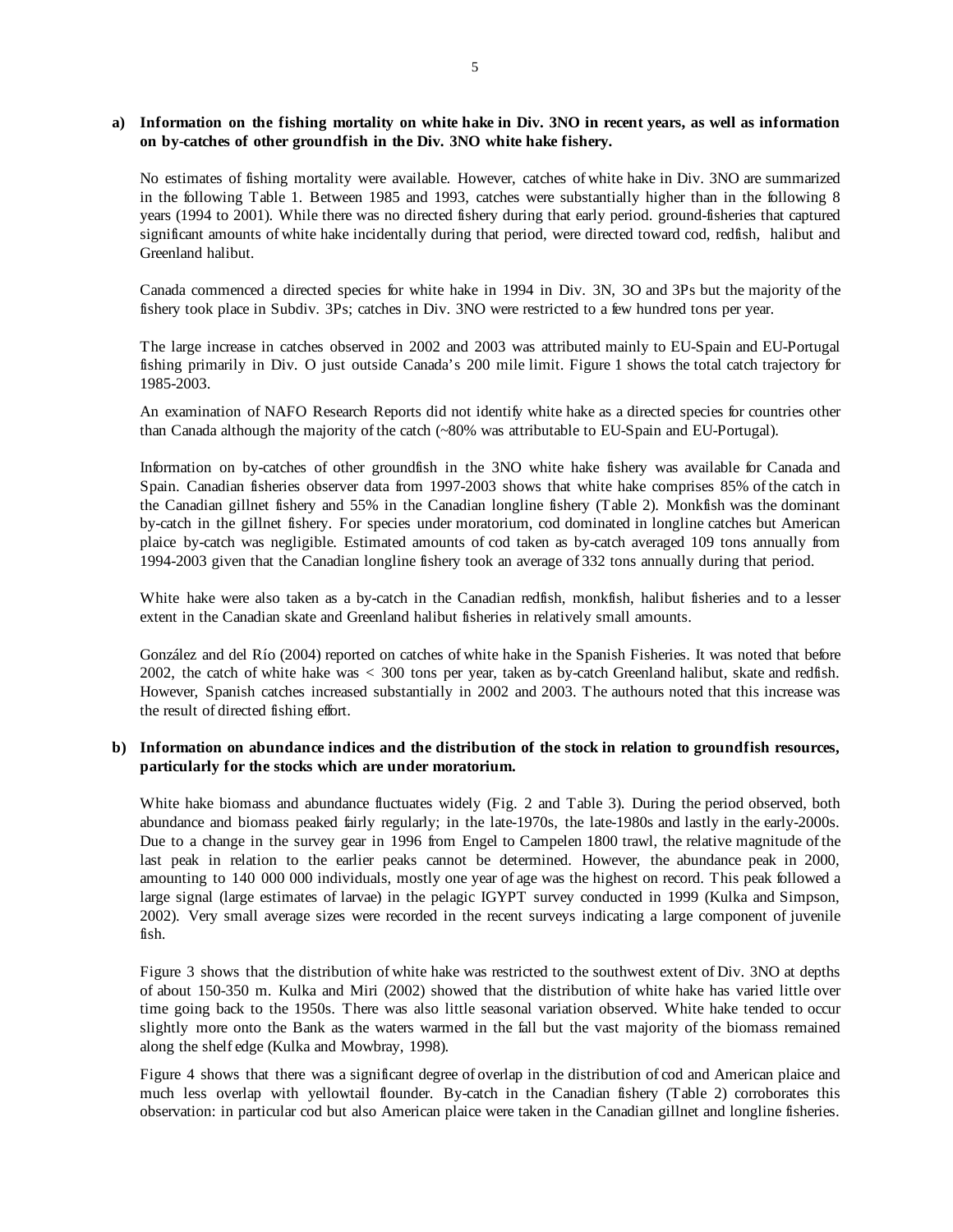González and del Río (2004) mapped the white hake Spanish fishing grounds for 2000-2003. The fishing positions closely match where the Canadian survey data predict where commercially exploitable concentrations would occur. The fishing set locations also match closely with the location the overlap analysis predicts where Atlantic cod and Americans plaice overlap to the highest degree with white hake. Overlap was high over about 40% of the area for cod and over about 60% of that area for American plaice. This suggests that there is potential for significant by-catch of cod and plaice in the area where white hake were most densely concentrated.

# **c) Information on the distribution of white hake in Div. 3NO, as well as a description of the relative distribution inside and outside the NAFO Regulatory Area.**

White hake is a temperate species and juveniles and adults are restricted to a narrow band along the southwest slope of the Grand Bank in Div. 3NO, corresponding with warm bottom waters. Figure 3 shows that white hake straddle the 200 mile limit in Div. 3N and 3O. Spring and fall survey data from 2002 and 2003 show that on average 11% of the abundance of white hake occurs outside of the 200 mile limit (Table 4). The distribution of white hake is such that only a small portion of the Tail of the Grand Bank contains sufficient concentrations for commercial exploitation.

# **d) Advice on reference points and conservation measures that would allow for exploitation of this resource in a precautionary manner.**

Although sufficient information was not available to formulate reference points for white hake in Div. 3NO, initial conservations measures in the form of quota control should be considered. Between the 1970s and the early-1990s, the population of white hake on the Grand Banks (Div. 3LNOPas) underwent steep declines during a time when fishing mortality was low (Fig. 5). At present (the past 3 years), the stock is again declining Thus, it seems unlikely that the current high level of exploitation of white hake is sustainable.

## **e) Information on annual yield potential for this stock in the context of (d) above;**

A surplus production model was attempted for white hake in Div. 3NO. However, the model did not converge. The differences between the Camplelen and the Engels may have contributed to this problem. The uncertainty of the catch data back through time may also contribute to the inability of the model to fit the data. However, main reason is that this highly fecund species undergoes large (natural) fluctuations in abundance independent of the level of exploitation.

# **f) Identification and delineation of fishery areas and exclusion zones where fishing would not be permitted, with the aim of reducing the impact on the groundfish stocks which are under moratorium, particularly juveniles.**

Although adult components of cod and American plaice overlap the distribution of white hake (see Fig. 4), juvenile distributions of those species are mainly associated with the Southeast Shoal, an area that is well to the northwest of the distribution of white hake. An area closed to fishing intended to protect juvenile cod would not significantly overlap with the areas of high density of white hake along the shelf edge (where fishing for that species occurs). If data from fisheries can verify that there is low capture of juveniles, exclusion zone(s) would not necessarily be beneficial.

# **g) Determination of the appropriate level of research that would be required to monitor the status of this resource on an ongoing basis with the aim of providing catch options that could be used in the context of management by Total Allowable Catch (TAC);**

• Recent work on maturity may permit the examination of life stage dis-aggregated trends such as SSB/recruitment relationships. Derivation of exploitation indices series for various life stage components, particularly the SSB, can provide some of the input required to derive reference points and conservation limits.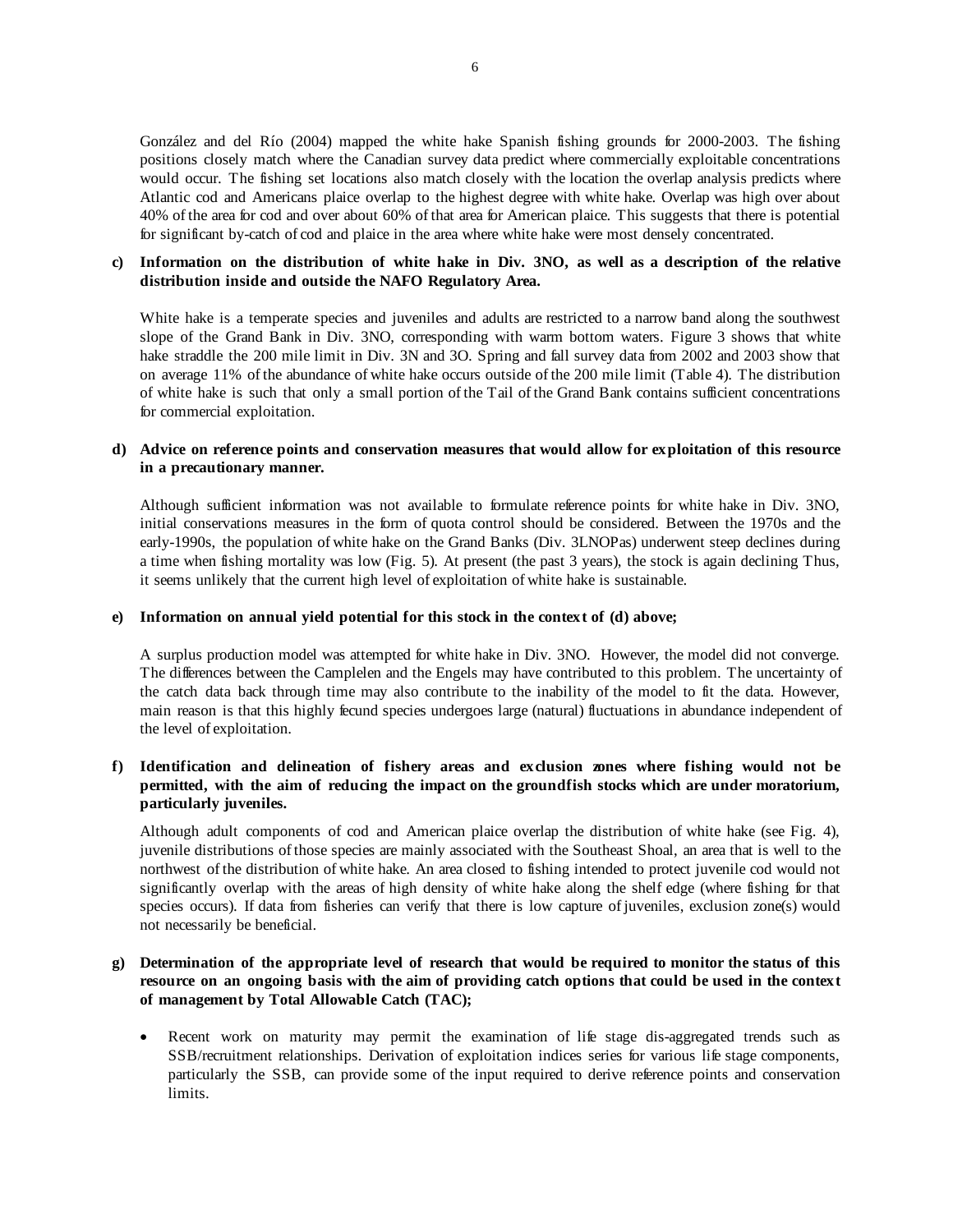- Age based analyses of the population would yield more options in terms of providing management advice for the stock. Grand Banks white hake have not previously been aged, but the species has been aged elsewhere.
- Spatial dynamics of various population components should be examined in relation to environmental and fishery related influences to better understand the factors that affect the population status.
- White hake extend continuously over a wide area, well beyond Div. 3NO. Research is required to determine stock structure of the species.
- Fishing mortality and its effects on the population are not well understood. Continued and enhanced collection of information on size, sex and maturity of commercial catches of white hake is required to define the effects of fishing on the population.
- Analysis of detailed, geo-referenced commercial fishery data for NAFO Div. 3NO corresponding to the directed white hake fishery in the NRA is required to quantify by-catch levels and to spatially define species interactions.
- Information on annual yield potential and reproductive potential is required to provide quantitative fisheries management advice.
- The application of assessment models that may allow Scientific Council to provide quantitative fisheries management advice for this stock should be examined.

# **h) Information on the size composition in the current catches and comment on these sizes in relation to the size at sexual maturity.**

Maturity ogives have been estimated for this stock for 1988-93 and 1994-1998 (Kulka and Simpson, 2002) and 1996 to 2003. The estimates of  $L_{50}$  for 3O females from 1988 to 1998 ranged from 47 cm to 60 cm. The values of  $L_{50}$  range from 50 cm in 1996 to 61 cm in 2000. The exception was 69 cm observed in 1997. Most of the estimates fall between 54 cm and 60 cm. All of these estimates are higher than those estimated for other stocks of white hake (4T-44 cm (Stock Status Report A3-12, 2002), 4VWX-35-45 cm (DFO Stock Status Report A3- 10 and 12 2001), NAFO Subarea 5+6 – 35 cm (NEFSC, 1999), which indicates that size of maturity increases with latitude.

Information on length composition in the fishery was available for Spain in 2002 (SCR Doc. 04/22), Russia (SCS Doc. 04/03), Portugal (SCS Doc. 04/05) in 2003 and Canada (1994-2001, Kulka and Miri, 2002) (Fig. 6, Table 5). A line is drawn at 57 cm to represent an average value of  $L_{50}$  to delineate the proportion of mature fish in the various fisheries.

Table 5 shows that the majority of the catches of Russia, Spain and Portugal comprise immature fish while Canadian catches largely comprise mature fish.

### **Conclusion**

White hake in 3LNOPs has previously been managed as a stock unit but whether it actually forms a single breeding population or is part of a larger stock is unknown. This paper focused on a portion of that stock, that part that straddles the 200 mile limit. Distribution analyses show that the distribution on the Grand Banks is continuous across the 3O-3Ps border and contiguous with white hake in the Gulf of St. Lawrence (4T). On the other hand, the recent recruitment observed appears to have taken place mainly in NAFO Div. 3N and 3O, less so in Subdiv. 3Ps. Thus, issues of appropriate stock management units remain unanswered.

Little is known about white hake on the Grand Banks as there has been no directed research on this species. No information on stock affiliation is available although there appears to be overlap of the Scotian Shelf, Gulf of St. Lawrence and Grand Banks stocks in the vicinity of the Laurentian Channel. As well, most of the recent recruitment has accrued to NAFO Div 3O suggesting that there may be some disassociation between that area and the Laurentian Channel.

Ages are not available, and data on length, individual weights, and maturity of fish in research survey catches is incomplete. There has been little sampling of commercial catches although this situation has improved in recent years such that it known that fish are given at least 3 years before being taken in commercial gears.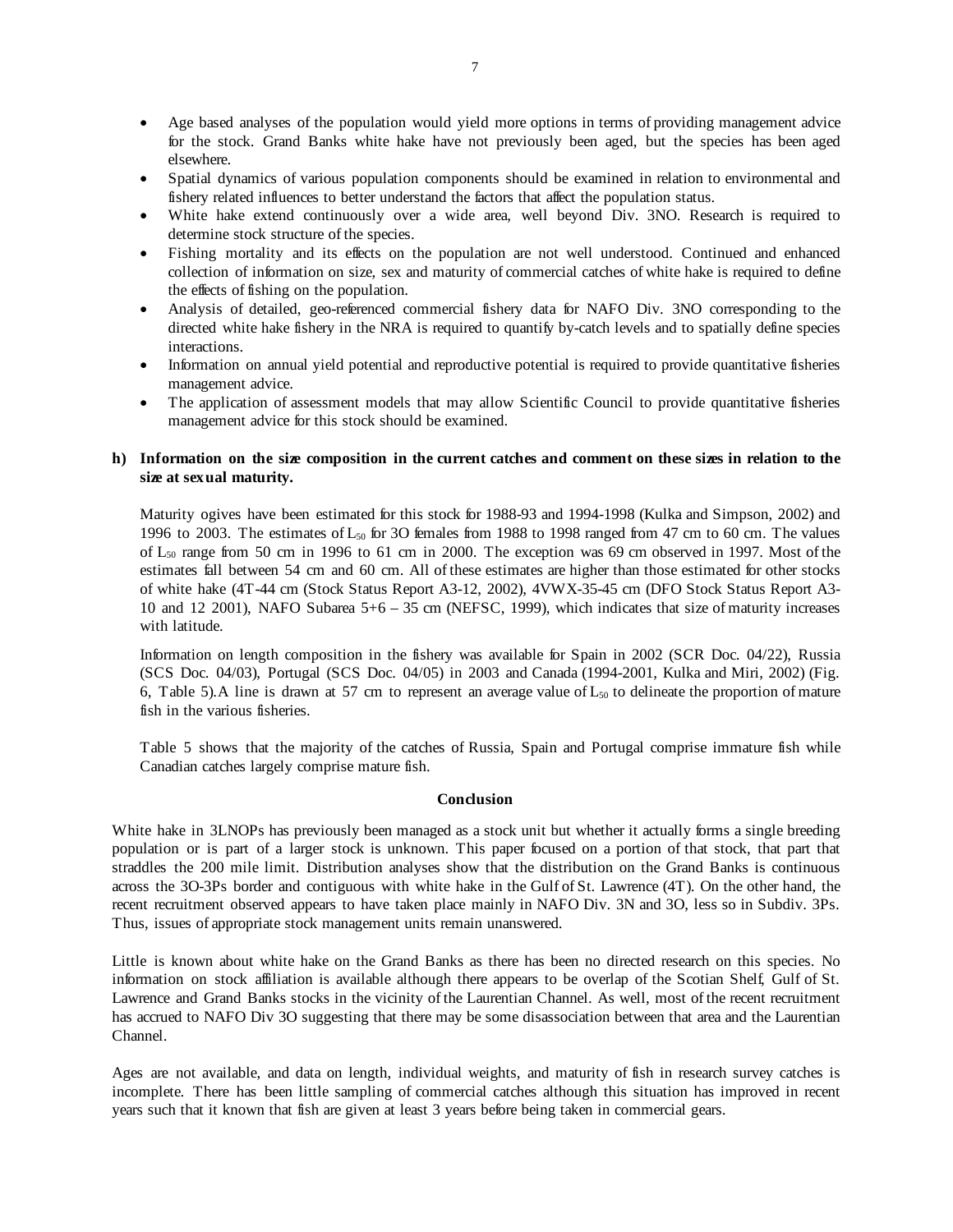Current biomass levels cannot be compared to previous years (prior to 1996) due to the change in research survey gear. Although biomass has increased substantially (1999-2001), how current levels compare to the 1980s cannot be determined. Likewise, comparisons of size of fish in Campelen vs. Engels gears is not possible, leaving the questions of relative recruitment and proportion of adults in the population between the two periods.

Statistics of by-catch from earlier years may be incomplete. Because it is often of less value than the directed species, discarding could have resulted in a bias in the landing statistics in earlier years. Reported catches of white by non-Canadian fleets may not reflect true catches. Current catch records may not be adequate for separating landings originating from by-catch and those from any directed fishery. Also, it is likely that some hake landed in Newfoundland waters and reported as red hake, are actually white hake although this is more of a problem elsewhere.

White hake undergoes large and fairly regular fluctuations in abundance that are at least in part independent of exploitation levels. Based on spring surveys, hake biomass in Div. 3O (and 3Ps) has declined to an all time low by 1994. Concurrent with declining biomass during the late-1980s to early-1990s was a decrease in the mean length and weight of hake although it would appear that the size at maturity has changed little in recent years. White hake larger than 85 cm consistently caught in earlier years, after 1990 have been captured infrequently. This truncation in length composition (plus the substantial recent recruitment) is a contributing factor to the decrease in mean fish weight observed in survey catches. Following the period of declining biomass in the 1990s, recruitment, in particular, the large 1999 year-class resulted in a sharp increase in abundance, particularly in NAFO Div. 3NO. However, since 2001, the stock has once again gone into decline. Greatly increased fishing mortality in 2002 and 2003 as a result of a new fishery in the NRA will likely accelerate the decline.

#### **References**

- Anon.. 1994. Gulf Region stock status for groundfish and herring. *Can. Manuscr. Rep. fish. Aquat. Sci*., 1994, No. 2244.
- Anon. 1995. Gulf Region stock status reports for marine fish and invertebrate stocks. *Can. Manuscr. Rep. Fish. Aquat. Sci*., 1995, No. 2314.
- Anon. 2000. SPANS Prospector, SPANS 7.0. TYDAC Research Inc. Nepean, Ontario, Canada.
- Atkinson, D. B. 1994. Some observations on the biomass and abundance of fish captured during stratified-random bottom trawl surveys in NAFO Divisions 2J and 3KL, autumn 1981-1991. *NAFO Sci. Coun. Studies*, **21**: 43- 66.
- Beacham, T. D., and S. J. Nepszy. 1980. Some aspects of the biology of white hake (Urophycis tenuis), in the southern Gulf of St. Lawrence. *J. Northwest Atlant. Fish. Sci*., **1**:49-54.
- Beacham, T. D. 1983. Variability in size or age at sexual maturity of white hake, pollock, longfin hake, and silver hake in the Canadian Maritimes area of the northwest Atlantic Ocean. *Can. Tech. rep. Fish. Aquat. Sci*., No. 1157.
- Bishop, C. A. 1994. Revisions and additions to stratification schemes used during research vessel surveys in NAFO Subareas 2 and 3. *NAFO SCR Doc*., No. 94/43, 10 p.
- Chadwick, E. M. P. and L. M. Robichaud. 1993. Report of activities (1991-1993). Marine and Anadromous Fish Division. *Can. Tech. Rep. Fish. Aquat. Sci*., No. 1956.
- Clay, D. 1986. Biomass and population biology as observed from research surveys in the southern Gulf of St. Lawrence: cod, white hake, haddock, plaice, herring, and redfish. *CAFSAC Res. Doc*., No. 86/83.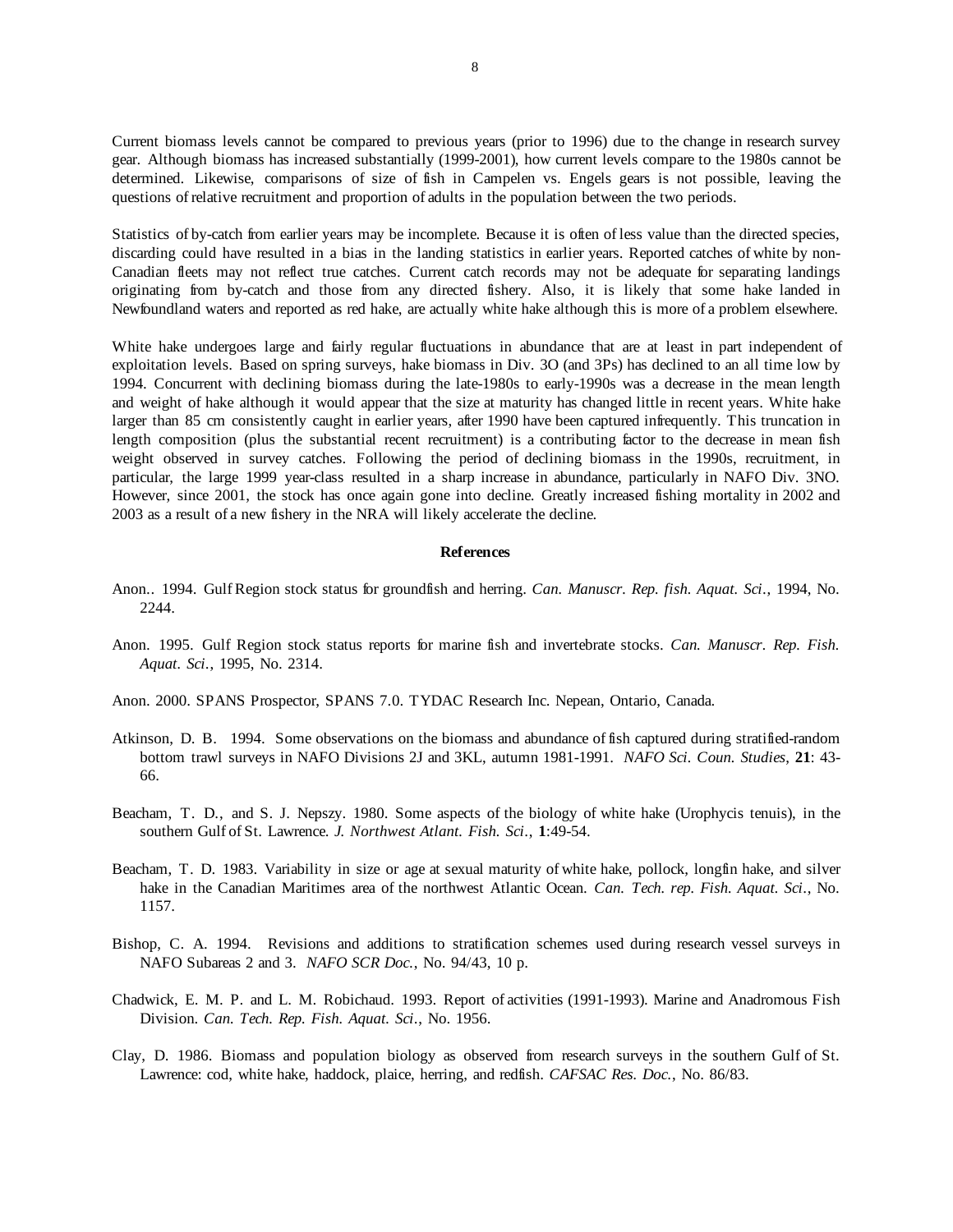- Clay, D. 1987. Assessment of Gulf white hake from NAFO Division 4T in 1987 (including an investigation of otolith size to fish length relationship). *CAFSAC Res. Doc*., No. 87/81.
- Clay, D., T. Hurlburt and L. Currie. 1986. Assessment of Gulf white hake: NAFO Division 4T / 1986. *CAFSAC Res. Doc*., No. 86/81.
- Clay, D. and T. Hurlburt. 1988. Assessment of Gulf white hake from NAFO Division 4T in 1988. *CAFSAC Res. Doc*., No. 88/63.
- Clay, D. and T. Hurlburt. 1989. Assessment of Gulf white hake from NAFO Division 4T in 1989 (including an investigation of their distribution in the southern Gulf of St. Lawrence. *CAFSAC Res. Doc*., No. 89/52.
- Clay, D. and T. Hurlburt. 1990. White hake (*Urophycis tenuis*) from the southern Gulf of St. Lawrence: a review of the fishery in 1989. *CAFSAC Res. Doc*., No. 90/74
- Clay, D. and D. Clay. 1991. Determination of age and growth of white hake (*Urophycis tenuis* Mitchill) from the southern Gulf of St. Lawrence, Canada. *Can. Tech. Rep. Fish. Aquat. Sci*., No. 1828.
- Clay, D., M. M. Ferguson, T. Hurlburt and W. Stott. 1992. An allozyme survey of white hake (*Urophycis tenuis*) from the southern Gulf of St. Lawrence. *Can. Tech. Rep. Fish. Aquat. Sci*., No. 1908.
- Coates, L.J., J. C. Roff and D. F. Markle 1982. Freshwater components in the diet of the marine neustonic fish, *Urophycis tenuis* (Mitchill). *Environ. Biol. Fish*., **7**: 69-72.
- Doubleday, W.G. 1981. Manual on groundfish surveys in the Northwest Atlantic. *NAFO Sci. Coun. Studies*, No. 2.
- Fahay, M. P. and K. W. Able. 1989. White hake, *Urophycis tenuis,* in the Gulf of Maine: Spawning seasonality, habitat use, and growth in young of the year and relationships to the Scotian Shelf population. *Can. J. Zool.*, Vol. 67 No. 7 1715-1724pp.
- Fowler, M., J. Black, R. Mohn and M. Sinclair. 1996. 4VWX and 5Zc white hake 1996 stock assessment. *DFO Can. Sci. Advisory Res. Doc*., No. 96/103.
- Fowler, M. 1998. 4VWX and 5Zc white hake 1998 stock assessment. *DFO Can. Sci. Advisory Res. Doc*., No. 98/103.
- Hunt, J.J. 1982. Age determination of white hake (*Urophycis tenuis*) in the Gulf of St. Lawrence. *DFO Can. Sci. Advisory Res. Doc*., No. 82/25.
- Hurlburt, T. and D. Clay. 1990. An investigation of white hake (Urophysis tenuis) population structure in the southern Gulf of St. Lawrence NAFO Division 4T using morphometric and meristic characters. *CAFSAC Res. Doc.*, No. 90/68.
- Hurlburt, T. and G. Chouinard. 1992. White hake (*Urophycis tenuis*) from the southern Gulf of St. Lawrence: a review of the fishery in 1990 and 1991. *CAFSAC Res. Doc*., No. 92/82.
- Hurlburt, T., D. Swain, G. Chouinard, G. Nielsen, R. Morin an R. Hebert. 1994. Status of the fishery for white hake (*Urophycis tenuis*, Mitchill) in the southern Gulf of St. Lawrence (NAFO Division 4T) in 1992 and 1993. *DFO Can. Sci. Advisory Res. Doc*., No. 94/59.
- Hurlburt, T. G. Chouinard, G. Nielsen, R. Hebert, and D. Gillis. 1995. The status of white hake (*Urophycis tenuis*, Mitchill) in the Southern Gulf of St. Lawrence (NAFO Division 4T) in 1994. *DFO Can. Sci. Advisory Res. Doc*., No. 95/41.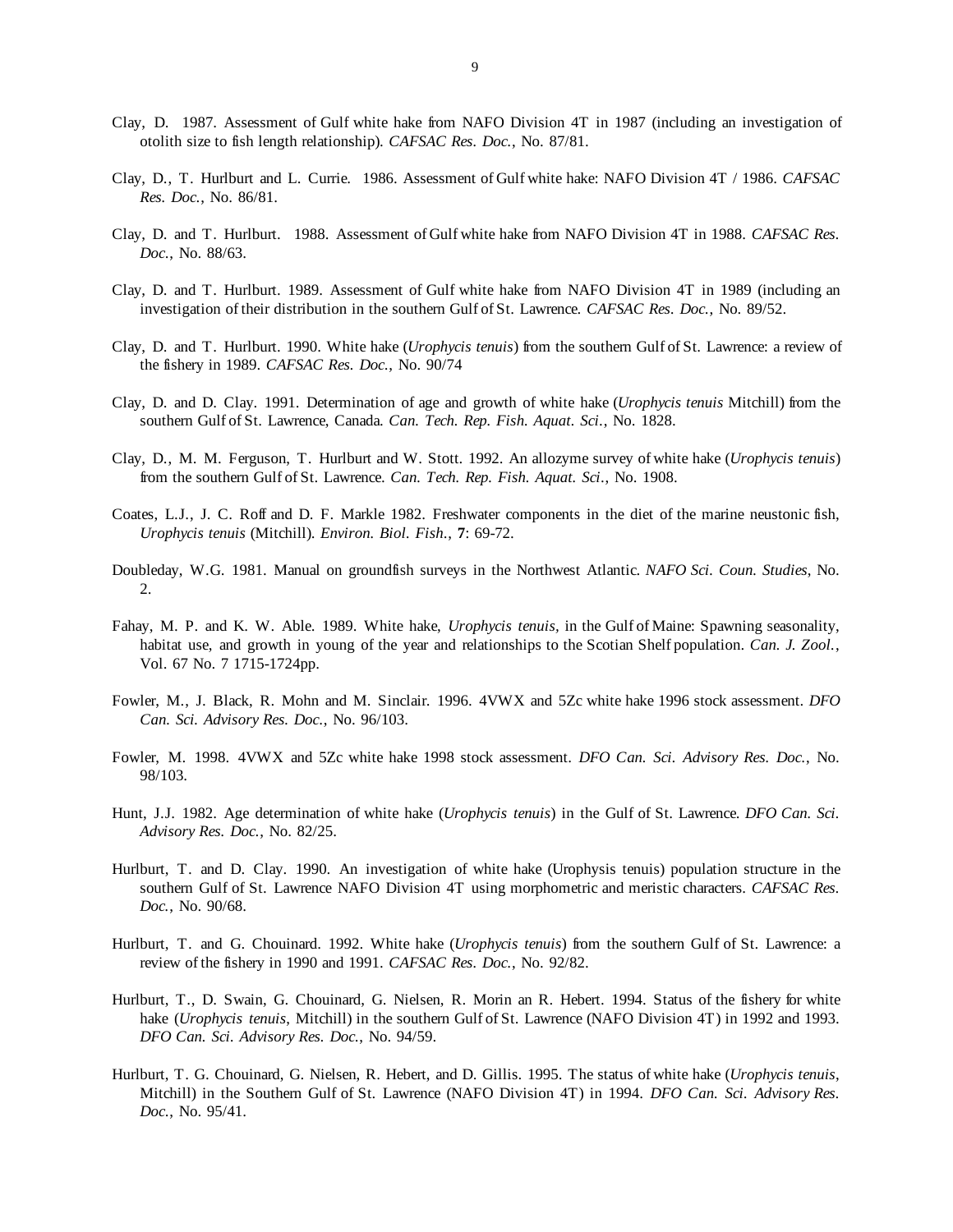- Hurlburt, T., G. Nielsen, R. Morin, G. Chouinard and R. Hébert. 1996. The Status of White Hake (*Urophycis tenuis*) in the southern Gulf of St. Lawrence (NAFO Division 4T) in 1995. *DFO Can. Sci. Advisory Res. Doc*., No. 96/41.
- Hurlburt, T., D. Swain, R., G. Poirier and G. Chouinard. 1997. The Status of White Hake (*Urophycis tenuis,*  Mitchill) in the southern Gulf of St. Lawrence (NAFO Division 4T) in 1996. *DFO Can. Sci. Advisory Res. Doc*., No. 97/68.
- Hurlbut, T. and G. Poirier 2001. The status of White Hake (*Urophycis tenuis,* Mitchill) in the Southern Gulf of St. Lawrence (NAFO Division 4T) in 2000. *DFO Can. Sci. Advisory Res. Doc*., No. 2001/1024, 61 p.
- Kulka, D.W. 1998. SPANDEX Spans geographic information system process manual for creation of biomass indices using potential mapping. *DFO Can. Sci. Advisory Fish. Res. Doc*., No. 98/60 28 p.
- Kulka D.W. and E.M. DeBlois. 1996. Non-traditional groundfish species on the Labrador Shelf and Grand Banks, Wolffish, Monkfish, White hake, and Winter (Blackback) Flounder. *DFO Can. Sci. Advisory Fish. Res. Doc*., No. 96/97.
- Kulka, D. W. and F. K. Mowbray 1998. The status of White Hake (*Urophycis tenuis*), a non-traditional species in NAFO Divisions 3L, 3N, 3O and Subdivision 3Ps. *DFO Atl. Fish. Res. Doc*., No. 98/132, 52 p.
- Kulka, D. W., M. R. Simpson 2002. The Status of White Hake (Urophycis tenuis), in NAFO Division 3L, 3N, 3O and Subdivision 3Ps. *DFO Atl. Fish. Res. Doc*., No. 02/055, 76 p.
- Kulka D.W. and J. R. Firth 1987. Observer program training manual. *Can. Tech. Rep Fish. Aquat. Sci*., No. 1335 (revised) 197 p.
- Lang, K. L., F. P. Alemeda, G. R. Boltz and M. P. Fahay 1996. The use of otolith microstructure in resolving issues of first year growth and spawning seasonality of white hake *Urophycis tenuis*, in the Gulf of Maine Georges Bank Region. *Fish. Bull*., **94**(1): 1170-1175.
- Markle, D.F., D.A. Methven and L.J. Coates-Markle. 1982. Aspects of spatial and temporal co-occurrence in the life history stages of the sibling hakes, Urophycis chuss (Walbaum 1792) and Urophycis tenuis (Mitchell 1815) (Pisces: Gadidae). *Can. J. Zool*., **60**(9): 2057-2078.
- Morin, R. and T. Hurlburt. 1994. Distribution of witch flounder (*Glyptocephalus cynoglossus* L.) and white hake (*Urophycis tenuis* M.) in the Gulf of St. Lawrence in relation to management units. *DFO Can. Sci. Advisory Res. Doc*., No. 94/90.
- Muir, B.S. 1978. Memorandum from the Chairman concerning white hake in Divisions 3LNO, December 15, 1978. *DFO Adv. Doc*., No. 78/6.
- Musick, J.A. 1974. Seasonal distribution of sibling hakes, *Urophycis chuss* and *U. tenuis* (Pisces: Gadidae) in New England. *Fish. Bull*., **72**: 481-495.
- Northeast Fish. Sci. Cent. Ref. Doc. 99-07; 49 p. e Center]. 1999. 28th Northeast Regional Stock Assessment Workshop (28th SAW): Stock Assessment Review Committee (SARC) consensus summary of assessments. *Northeast Fish. Sci. Cent. Ref. Doc*., No. 99-08, 304 p.
- Smith, S. J. and G. D. Somerton. 1981. STRAP: A user-oriented computer analysis system for groundfish research vessel survey data. *Can. Tech. Rep.Fish. Aquat. Sci*., 1030:iv + 66 p.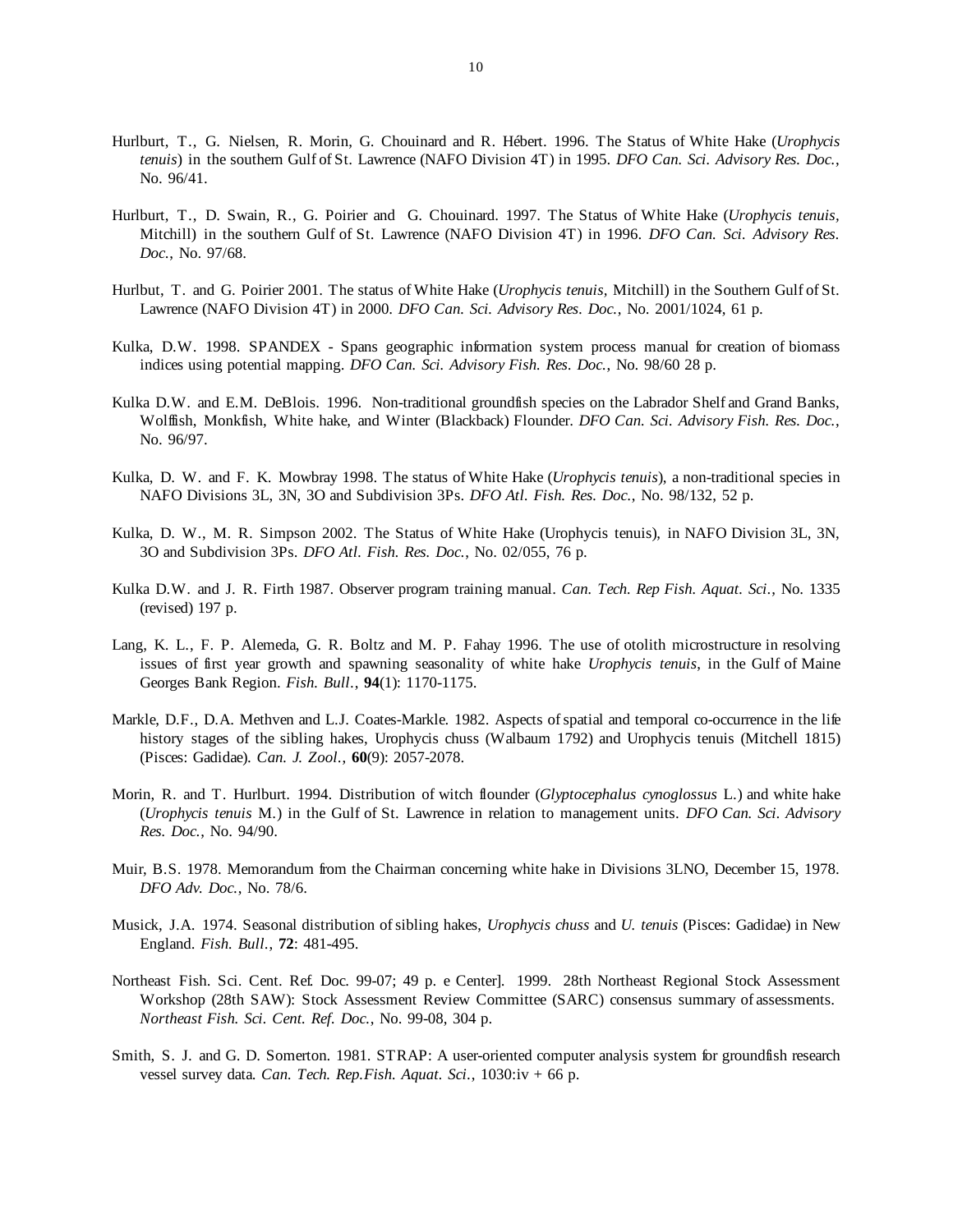|      | 3N          |             |       |       | 30      |            | 3NO             |                |
|------|-------------|-------------|-------|-------|---------|------------|-----------------|----------------|
|      |             |             |       |       |         |            | <b>STATLANT</b> |                |
| Year | Can         | non-Can     | All   | Can   | non-Can | <b>AII</b> | 21A             | <b>STACFIS</b> |
| 1985 | 101         | 1,542       | 1,643 | 3,301 | 3,185   | 6,486      | 8,129           | 8,129          |
| 1986 | 297         | 21          | 318   | 1,980 | 1,252   | 3,232      | 3,550           | 3,550          |
| 1987 | 1,314       | 4,019       | 5,333 | 1,740 | 990     | 2,730      | 8,064           | 8,064          |
| 1988 | 828         | 867         | 1,695 | 1,115 | 111     | 1,226      | 2,921           | 2,921          |
| 1989 | 878         | 5           | 883   | 1,169 | 23      | 1,192      | 2,075           | 2,075          |
| 1990 | 830         | 228         | 1,058 | 1,226 | 7       | 1,233      | 2,291           | 2,291          |
| 1991 | 19          | 1,507       | 1,526 | 1,087 | 0       | 1,087      | 2,613           | 2,613          |
| 1992 | 18          | 0           | 18    | 1,640 | 0       | 1,640      | 1,658           | 1,658          |
| 1993 | 19          | $\mathbf 0$ | 19    | 1,035 | 0       | 1,035      | 1,054           | 1,054          |
| 1994 | 16          | 20          | 36    | 1,977 | 4       | 1,981      | 2,017           | 2,017          |
| 1995 | 0           | 5           | 5     | 216   |         | 217        | 222             | 222            |
| 1996 | $\mathbf 0$ | 28          | 28    | 490   |         | 491        | 519             | 519            |
| 1997 | 0           | 92          | 92    | 489   | 6       | 495        | 587             | 587            |
| 1998 | $\mathbf 0$ | 81          | 81    | 133   | 8       | 141        | 222             | 222            |
| 1999 | 44          | 51          | 95    | 314   | 13      | 327        | 422             | 422            |
| 2000 | 21          | 124         | 145   | 404   | 29      | 433        | 578             | 578            |
| 2001 | 16          | 52          | 68    | 516   | 49      | 565        | 633             | 633            |
| 2002 | $\mathbf 0$ | 1,220       | 1,220 | 1,048 | 3,133   | 4,181      | 5,401           | 5,401          |
| 2003 | $\Omega$    | 1,708       | 1,708 | 441   | 955     | 1,396      | 3,103           | 5,083          |

Table 1. Reported catches of white hake in Div. 3NO, 1985-2003. Blank means no reported catch, zero means <1 ton.

Table 2. Catch composition the Canadian white hake fishery. Data are derived from the Canadian Fishery Observer Program.

|                   | % of Total Catch |          |  |
|-------------------|------------------|----------|--|
| <b>Species</b>    | <b>Gillnet</b>   | Longline |  |
| <b>WHITE HAKE</b> | 85.2%            | 54.9%    |  |
| <b>MONKFISH</b>   | 10.6%            | 0.0%     |  |
| <b>HADDOCK</b>    | 1.1%             | 3.7%     |  |
| COD               | 0.6%             | 17.7%    |  |
| POLLOCK           | 0.5%             | 0.0%     |  |
| Lithodes maja     | 0.4%             | 8.9%     |  |
| HALIBUT           | 0.3%             | 8.3%     |  |
| PI AICF           | 0.2%             | 0.0%     |  |
| SPINY DOGFISH     | 0.2%             | $0.1\%$  |  |
| <b>SNOW CRAB</b>  | 0.1%             | 0.0%     |  |
| <b>SKATES NS</b>  | $0.1\%$          | 3.7%     |  |
| <b>SWORDFISH</b>  | $0.1\%$          | 0.0%     |  |
| Thomy SKATE       | 0.1%             | 0.1%     |  |
| Other             | 0.4%             | 2.6%     |  |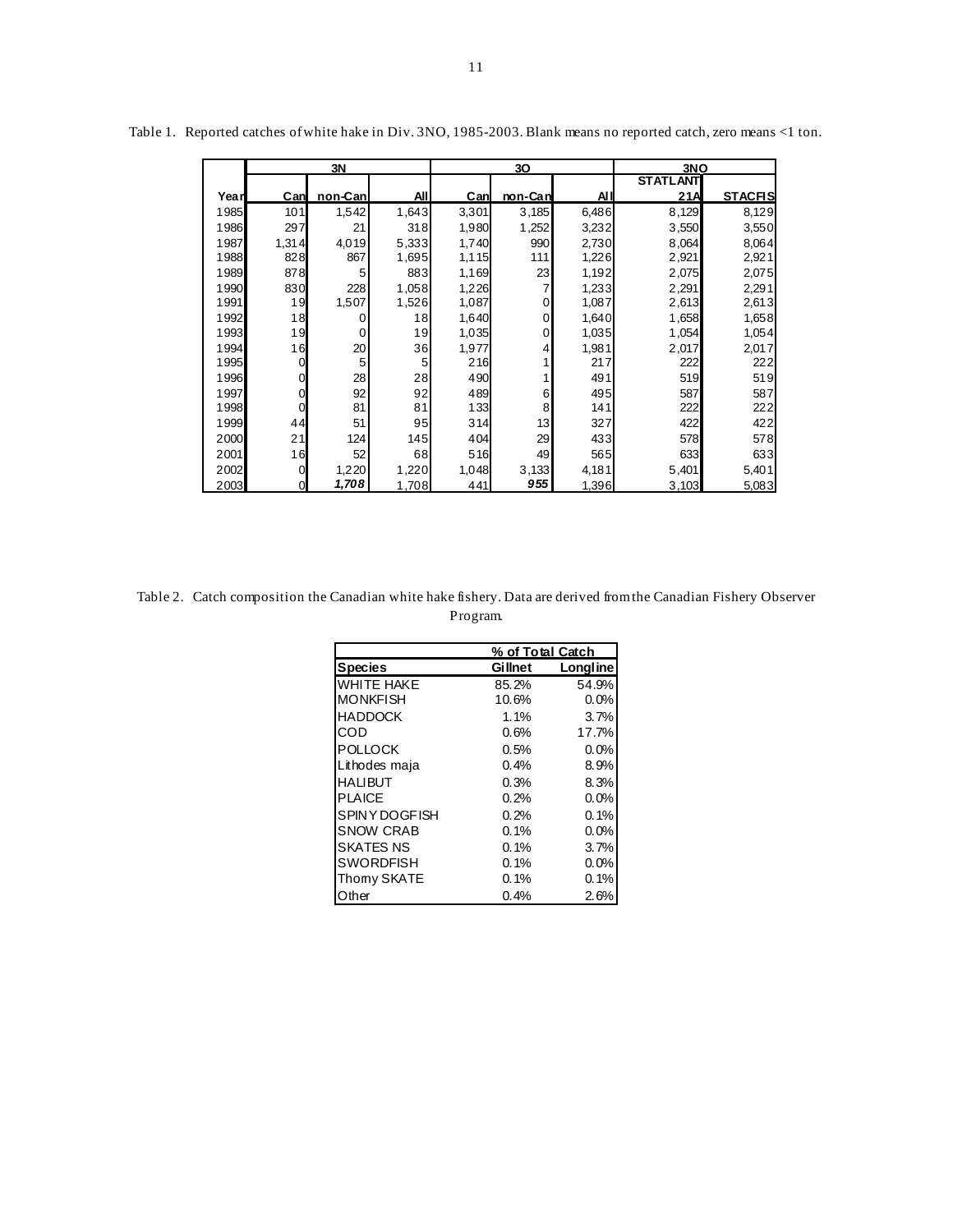|      | <b>Biomass (tonnes)</b> |             | Abundance (thousands) |      |     |         | Mean weight (kg) |      |      |      |      |
|------|-------------------------|-------------|-----------------------|------|-----|---------|------------------|------|------|------|------|
|      | 3N                      | 30          | 3NO                   |      | 3N  | 30      | 3NO              |      | 3N   | 30   | 3NO  |
| 1971 | $\mathbf 0$             | $\mathbf 0$ |                       | 1971 | 0   | 0       |                  | 1971 |      |      |      |
| 1972 | 354                     | 0           | 354                   | 1972 | 61  | 0       | 61               | 1972 | 5.80 |      | 5.80 |
| 1973 | 36                      | 1,532       | 1,568                 | 1973 | 11  | 327     | 338              | 1973 | 3.25 | 4.69 | 4.64 |
| 1974 | 0                       | $\mathbf 0$ | 0                     | 1974 | 0   | 0       | 0                | 1974 |      |      |      |
| 1975 | 0                       | 3,173       | 3,173                 | 1975 | 0   | 1,080   | 1,080            | 1975 |      | 2.94 | 2.94 |
| 1976 | 110                     | 5.623       | 5.733                 | 1976 | 32  | 1,413   | 1,445            | 1976 | 3.43 | 3.98 | 3.97 |
| 1977 | 50                      | 1,339       | 1,389                 | 1977 | 43  | 466     | 509              | 1977 | 1.17 | 2.87 | 2.73 |
| 1978 | $\mathbf 0$             | 6,188       | 6,188                 | 1978 | 0   | 4,362   | 4,362            | 1978 |      | 1.42 | 1.42 |
| 1979 | 165                     | 1.978       | 2.143                 | 1979 | 34  | 1.065   | 1,099            | 1979 | 4.85 | 1.86 | 1.95 |
| 1980 | 0                       | 1.385       | 1.385                 | 1980 | 0   | 1,015   | 1,015            | 1980 |      | 1.36 | 1.36 |
| 1981 | 139                     | 96          | 234                   | 1981 | 29  | 93      | 122              | 1981 | 4.78 | 1.03 | 1.92 |
| 1982 | 0                       | 1,058       | 1,058                 | 1982 | 0   | 400     | 400              | 1982 |      | 2.65 | 2.65 |
| 1983 | $\mathbf 0$             | $\mathbf 0$ | 0                     | 1983 | 0   | 0       | 0                | 1983 |      |      |      |
| 1984 | 258                     | 3,531       | 3,789                 | 1984 | 57  | 1,085   | 1,142            | 1984 | 4.53 | 3.25 | 3.32 |
| 1985 | 46                      | 2,878       | 2,924                 | 1985 | 9   | 1,315   | 1,324            | 1985 | 5.16 | 2.19 | 2.21 |
| 1986 | 356                     | 2,438       | 2,794                 | 1986 | 70  | 574     | 644              | 1986 | 5.09 | 4.25 | 4.34 |
| 1987 | 44                      | 2,752       | 2,796                 | 1987 | 95  | 1,114   | 1,209            | 1987 | 0.46 | 2.47 | 2.31 |
| 1988 | 32                      | 5,432       | 5,464                 | 1988 | 63  | 690     | 753              | 1988 | 0.51 | 7.87 | 7.26 |
| 1989 | 0                       | 925         | 925                   | 1989 | 0   | 251     | 251              | 1989 |      | 3.69 | 3.69 |
| 1990 | 0                       | 754         | 754                   | 1990 | 0   | 236     | 236              | 1990 |      | 3.19 | 3.19 |
| 1991 | 0                       | 1.039       | 1.039                 | 1991 | 0   | 1,118   | 1,118            | 1991 |      | 0.93 | 0.93 |
| 1992 | 0                       | 606         | 606                   | 1992 | 0   | 574     | 574              | 1992 |      | 1.06 | 1.06 |
| 1993 | 0                       | 522         | 522                   | 1993 | 0   | 301     | 301              | 1993 |      | 1.73 | 1.73 |
| 1994 | 0                       | 1.079       | 1.079                 | 1994 | 0   | 886     | 886              | 1994 |      | 1.22 | 1.22 |
| 1995 | 0                       | 334         | 334                   | 1995 | 0   | 189     | 189              | 1995 |      | 1.77 | 1.77 |
|      |                         |             |                       |      |     |         |                  |      |      |      |      |
| 1996 | 4                       | 2,020       | 2,024                 | 1996 | 75  | 2,982   | 3,057            | 1996 | 0.05 | 0.68 | 0.66 |
| 1997 | 4                       | 2,221       | 2,225                 | 1997 | 91  | 2,987   | 3,078            | 1997 | 0.04 | 0.74 | 0.72 |
| 1998 | $\overline{7}$          | 2,205       | 2,212                 | 1998 | 79  | 2,249   | 2,328            | 1998 | 0.09 | 0.98 | 0.95 |
| 1999 | 20                      | 12,194      | 12,214                | 1999 | 29  | 26,010  | 26,039           | 1999 | 0.69 | 0.47 | 0.47 |
| 2000 | 30                      | 15,900      | 15,930                | 2000 | 716 | 104,360 | 105,076          | 2000 | 0.04 | 0.15 | 0.15 |
| 2001 | 269                     | 14,908      | 15,177                | 2001 | 517 | 39,384  | 39,901           | 2001 | 0.52 | 0.38 | 0.38 |
| 2002 | 96                      | 10,808      | 10,904                | 2002 | 105 | 11,334  | 11,439           | 2002 | 0.91 | 0.95 | 0.95 |
| 2003 | 234                     | 7,981       | 8,215                 | 2003 | 176 | 7,250   | 7,426            | 2003 | 1.33 | 1.10 | 1.11 |

Table 3. Biomass and abundance indices from the spring and fall of 1972-3002. Data are unconverted Engel units prior to 1996 and Campelen units thereafter.

Table 4. Proportion of white hake in Div. 3NO outside Canada's 200 mile limit, based on Canadian spring and autumn surveys.

| Spring   |                                                           | Abundance              |           |            |           |  |  |  |  |
|----------|-----------------------------------------------------------|------------------------|-----------|------------|-----------|--|--|--|--|
|          | Inside 200 Outside 200<br>Year NAFO<br>% outside<br>Total |                        |           |            |           |  |  |  |  |
|          |                                                           |                        |           |            |           |  |  |  |  |
| 2002 3NO |                                                           | 10.244.811             | 1.194.274 | 11,439,085 | 10.44%    |  |  |  |  |
| 2003 3NO |                                                           | 6,607,484              | 818,648   | 7,426,132  | 11.02%    |  |  |  |  |
|          |                                                           |                        |           |            | 10.73%    |  |  |  |  |
| Autumn   |                                                           |                        |           |            |           |  |  |  |  |
|          | Abundance                                                 |                        |           |            |           |  |  |  |  |
|          | <b>NAFO</b>                                               | Inside 200 Outside 200 |           | Total      | % outside |  |  |  |  |
| 2002 3NO |                                                           | 12,576,804             | 2,983,995 | 15,560,799 | 19.18%    |  |  |  |  |
| 2003 3NO |                                                           | 10,725,945             | 650,069   | 11,376,013 | 5.71%     |  |  |  |  |
|          |                                                           |                        |           |            | 12.45%    |  |  |  |  |

Table 5. Size range and size at maturity of white hake in the commercial fishery.

|           |      |             |      |                   | Size Range Percent mature Percent mature |            |
|-----------|------|-------------|------|-------------------|------------------------------------------|------------|
| Country   | Area | Gear        | Year | (c <sub>m</sub> ) | (at 47 cm)                               | (at 57 cm) |
| Canada    | 3O   | Gillnet     | 1999 | $46 - 106$        | 99                                       | 96         |
|           |      |             | 2001 | $33 - 106$        | 98                                       | 96         |
|           | 30   | Longline    | 1995 | 50-108            | 99                                       | 100        |
|           |      |             | 1996 | $40 - 107$        | 98                                       | 99         |
|           |      |             | 1998 | $33 - 110$        | 99                                       | 97         |
|           |      |             | 2001 | $45 - 100$        | 99                                       | 88         |
| Portuagal | 3NO  | Otter trawl | 2003 | 16-88             | 61                                       | 5          |
| Spain     | 3NO  | Otter trawl | 2002 | 31-84             | 46                                       | 7          |
| Russia    | 3NO  | Otter trawl | 2003 | 12-99             | 43                                       | 17         |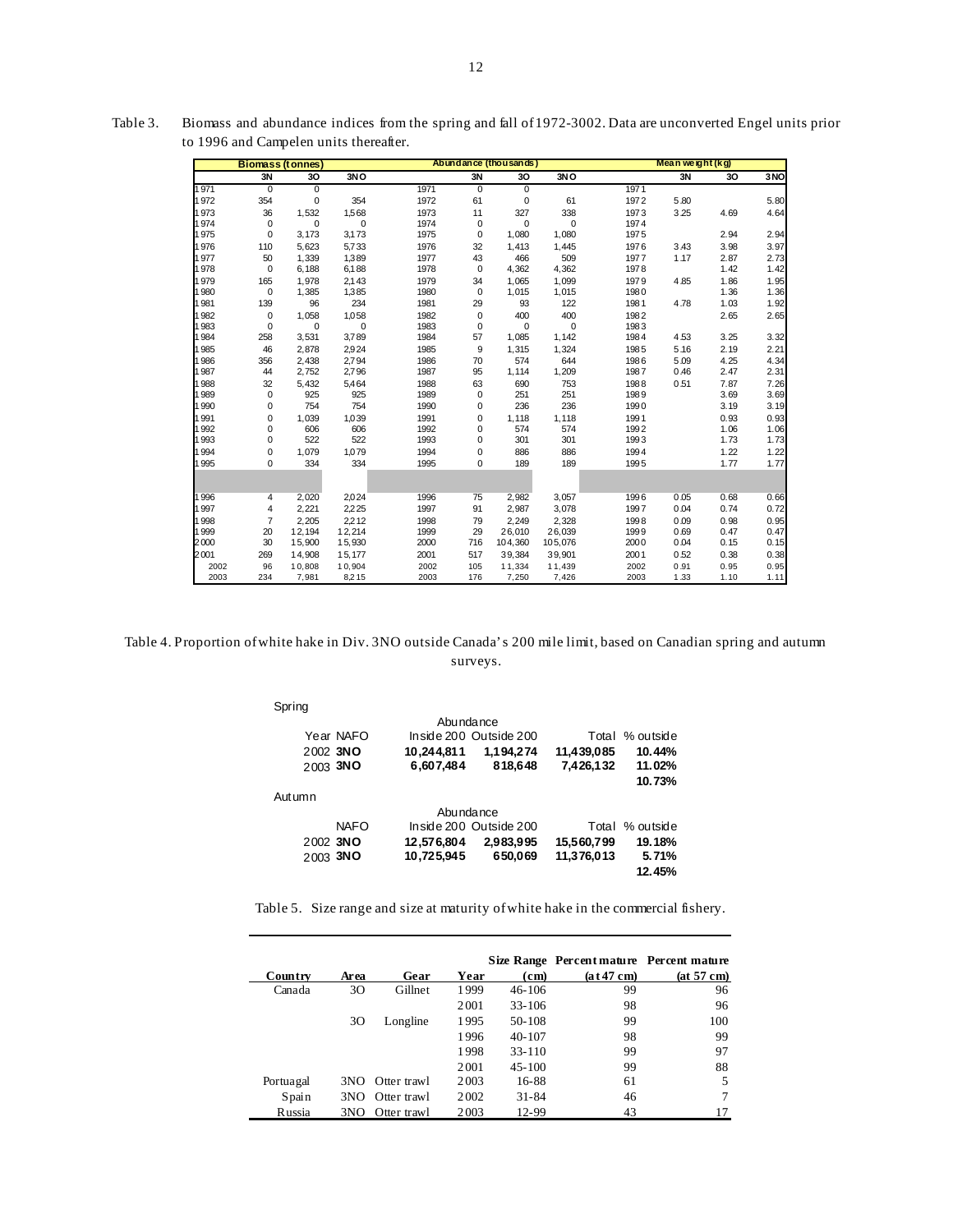

Fig. 1. Catch history for white hake in Div. 3NO, 1985-2003.



Fig. 2. Biomass and abundance indices for white hake in Div. 3NO. Campelen gear was used from 1996 onward, Engel before that time. The two time periods are not standardized.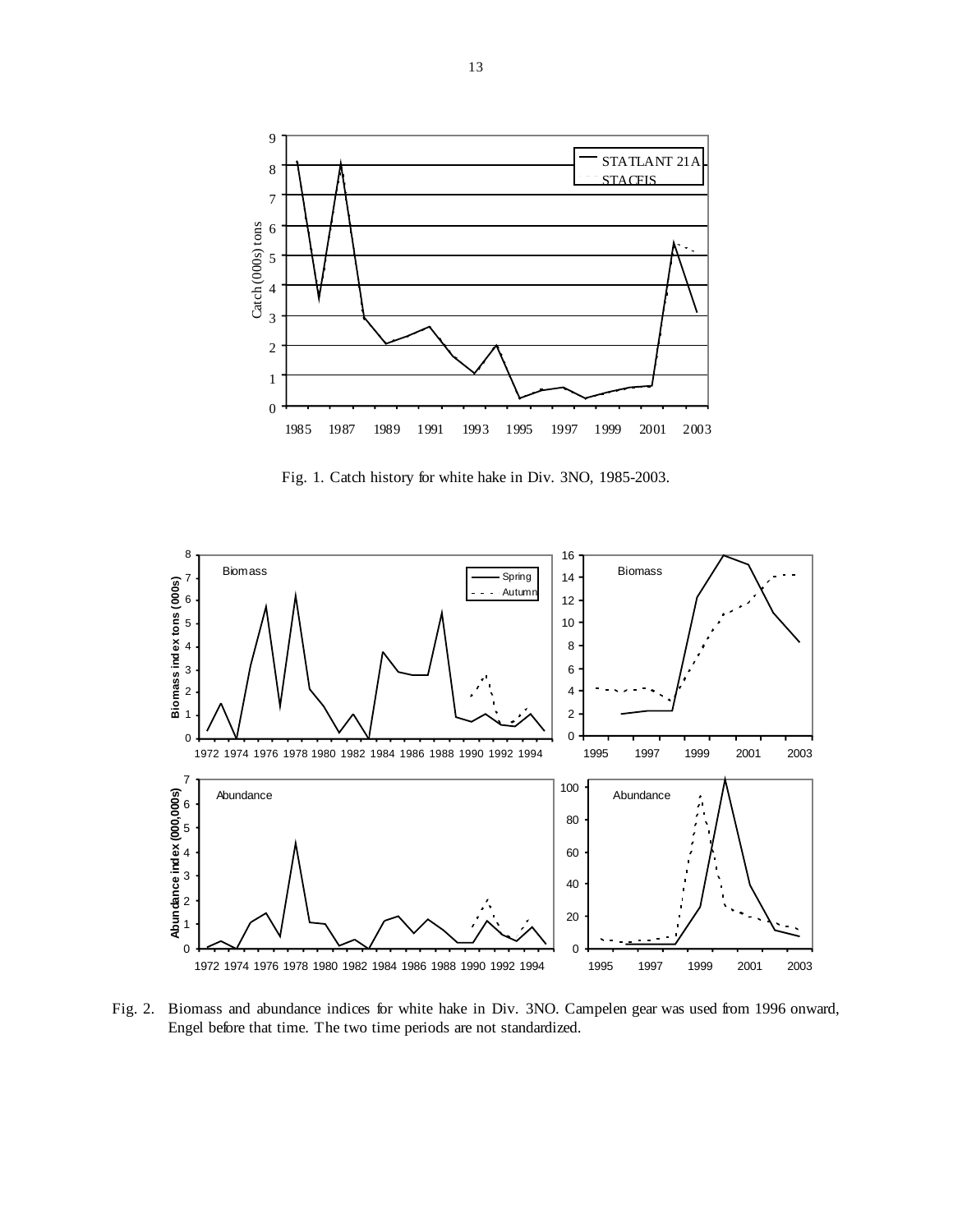

Fig. 3. Distribution of white hake in Div. 3NO based on Canadian spring and autumn surveys, 1996-2003. Red areas denote areas of highest density of white hake. Grey denotes surveyed areas with no catch.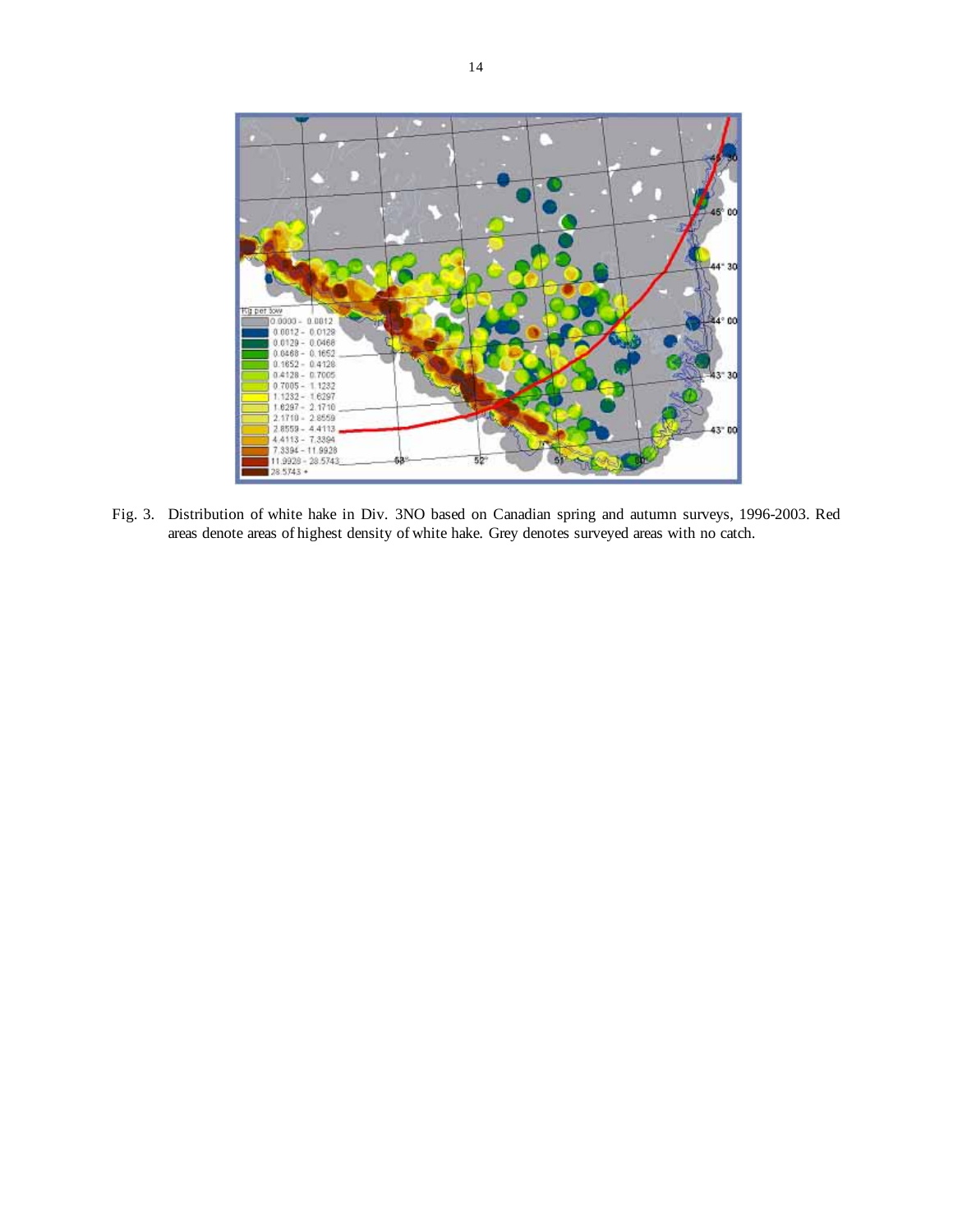

Fig. 4. Degree of overlap of white hake with yellowtail flounder, Atlantic cod and American plaice in Div. 3NO. Data are based on Canadian spring and fall survey data, 1996-2003. High (red area) refers to areas where the top 10% of catch rates of the two species co-occurred.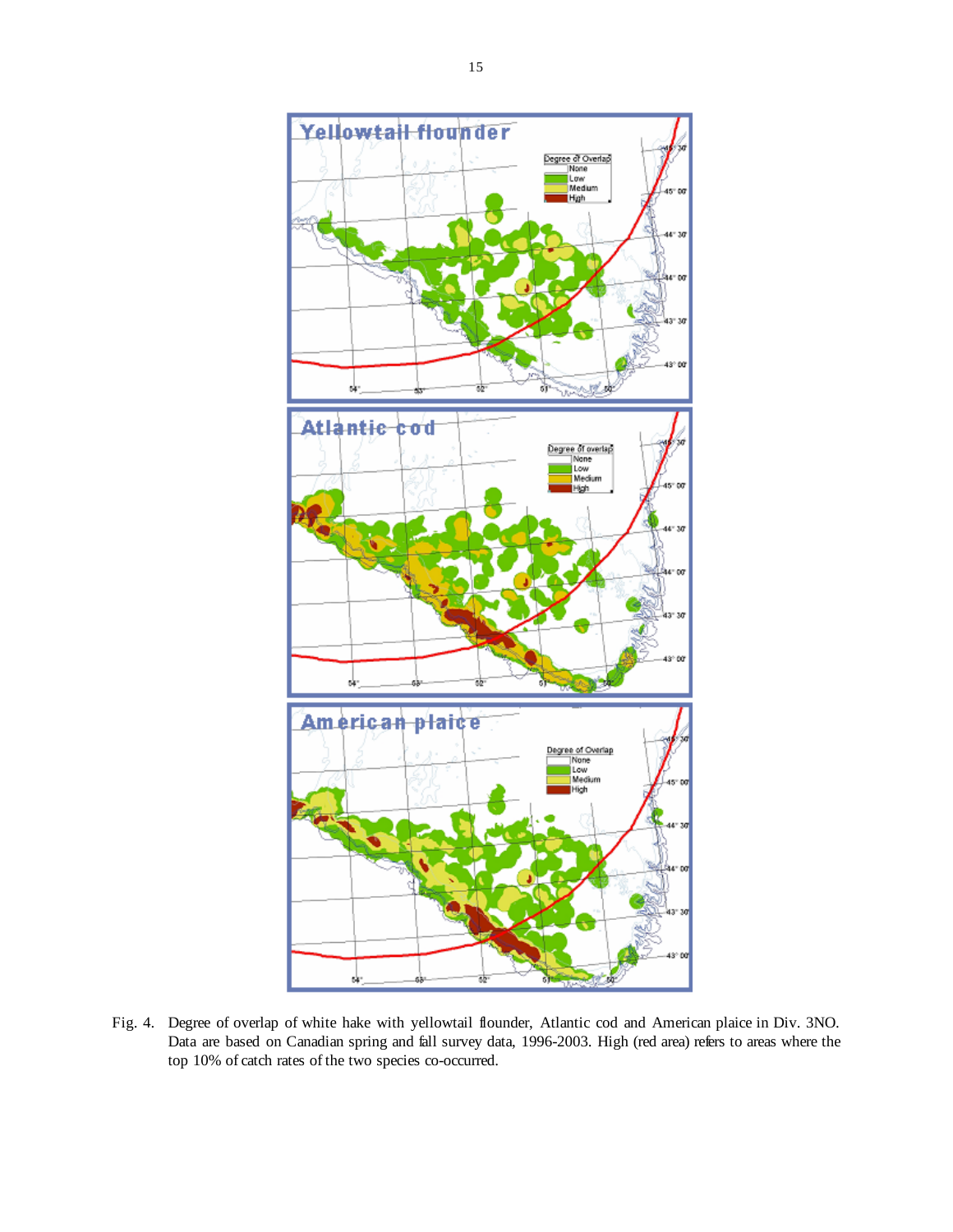

Fig. 5. Minimum trawlable biomass and abundance based on spring surveys in NAFO Div. 3LNOPs.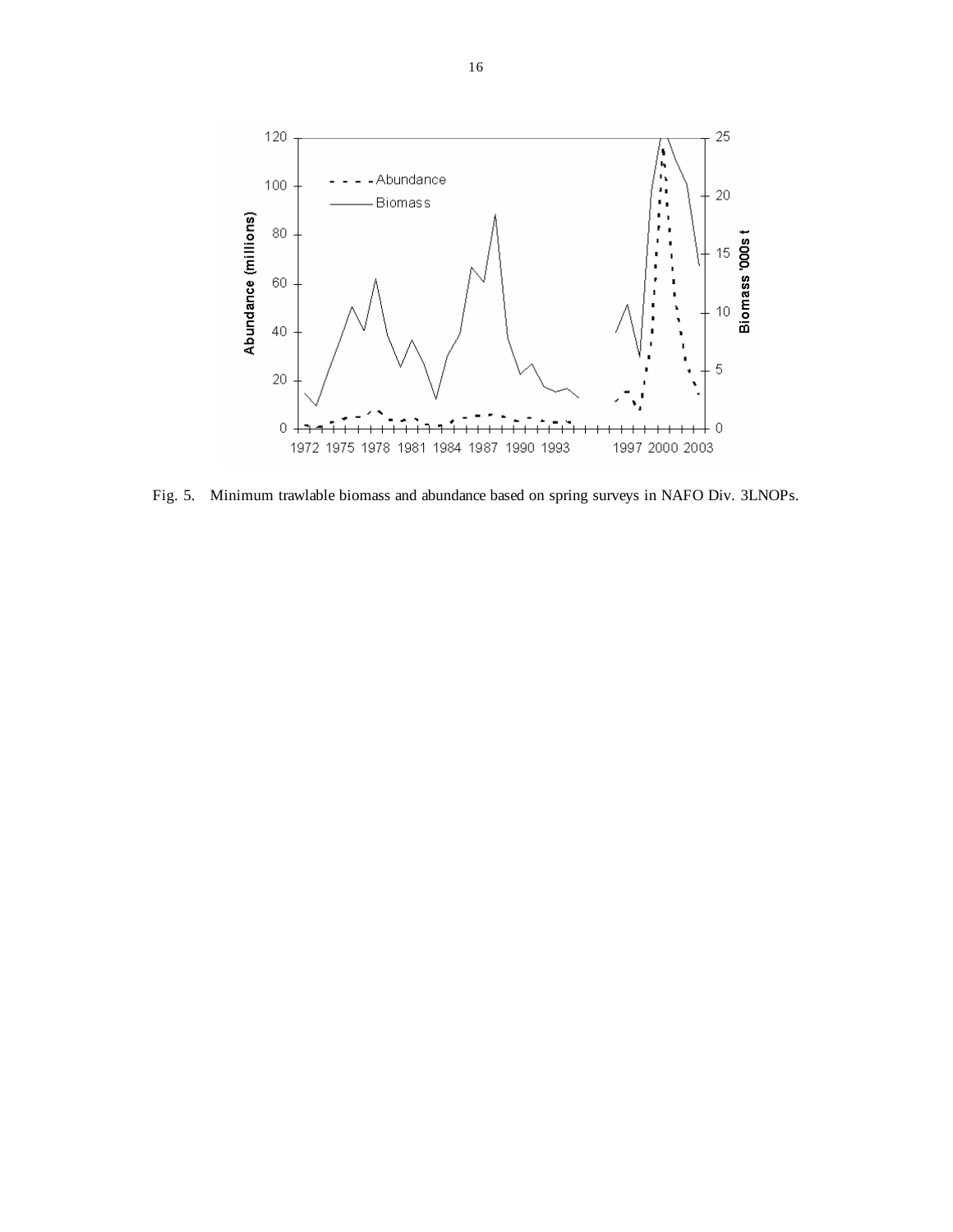

Fig/ 6a. Size of white hake in the commercial catches of Russia, Portugal and Spain in Div. 3NO in relation to the size at maturity.